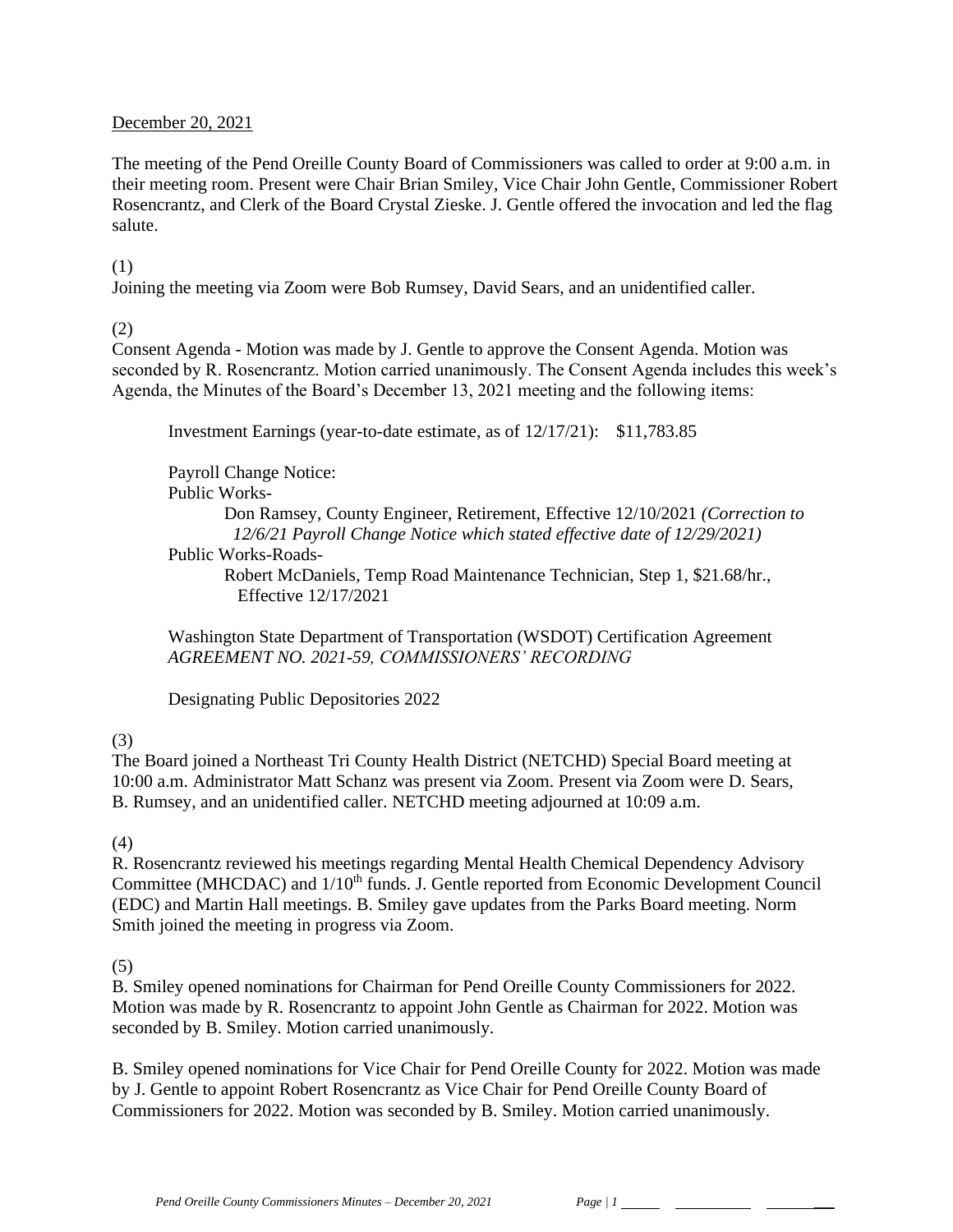### $(6)$

The Board reviewed the written request from Counseling Services Director Annabelle Payne for use of workforce development funds. Present via Zoom were B. Rumsey, D. Sears, N. Smith, and an unidentified caller.

Motion was made by R. Rosencrantz to approve use of Spokane County Regional Behavioral Health Administrative Services Organization workforce development funds for actions identified in attached reference table, labeled BH-ASO WFD. Motion was seconded by J. Gentle. Motion carried unanimously.

## (7)

Human Resources Manager Terra Sirevog was in attendance to present bargaining contracts. Present via Zoom were B. Rumsey and D. Sears. Motion was made by J. Gentle to approve the Collective Bargaining Agreement By and Between Pend Oreille County and Teamsters Local 690-Courthouse and Hall of Justice Employees for 2022. Motion was seconded by R. Rosencrantz. Motion carried unanimously.

Collective Bargaining Agreement By and Between Pend Oreille County and Teamsters Local 690-Courthouse and Hall of Justice *CONTRACT NO. 2021-15, COMMISSIONERS' RECORDING*

Motion was made by R. Rosencrantz to approve the Agreement Between Board of County Commissioners, of Pend Oreille County, and Teamsters Union, Local 690, Pend Oreille Co. Sheriff's Deputies, covering the period January 1, 2022-December 31, 2022. Motion was seconded by J. Gentle. Motion carried unanimously.

Agreement Between Board of County Commissioners, Sheriff of Pend Oreille County, and Teamsters Union, Local 690, January 1, 2022-December 31, 2022-Deputies *CONTRACT NO. 2021-16, COMMISSIONERS' RECORDING*

Also discussed were salary structure and minimum wage, and emergency temporary standards for vaccinations and testing. N. Smith joined the update via Zoom at its conclusion.

## (8)

J. Gentle was excused to attend WSAC Virtual Assembly at 11:54 a.m.

## (9)

The Board recessed for lunch at 11:54 a.m.

# (10)

J. Gentle provided a report from WSAC Virtual Assembly. Present via Zoom was B. Rumsey.

## (11)

Sheriff Glenn Blakeslee was present to discuss town law enforcement agreements. Present via Zoom were Selkirk Sun Owner Sonya Scauflaire, B. Rumsey, and N. Smith.

Motion was made by J. Gentle to approve the Interlocal Governmental Contract for Law Enforcement Services Between the Town of Metaline, Washington, and Pend Oreille County. Motion was seconded by R. Rosencrantz. Motion carried unanimously.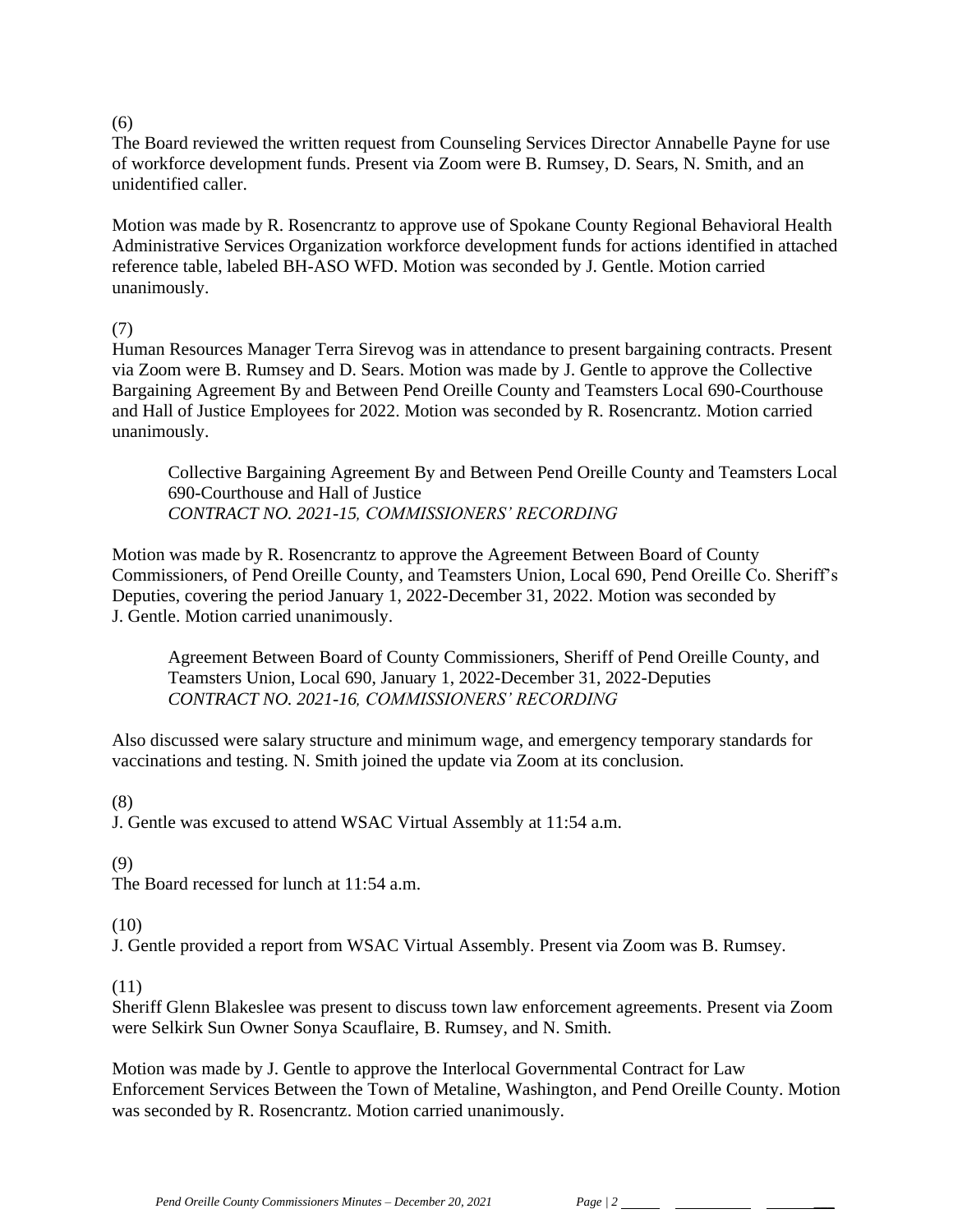Interlocal Governmental Contract for Law Enforcement Services Between the Town of Metaline, Washington and Pend Oreille County *AGREEMENT NO. 2021-60, COMMISSIONERS' RECORDING*

Motion was made by J. Gentle to approve the Interlocal Governmental Contract for Law Enforcement Services Between the Town of Cusick, Washington, and Pend Oreille County. Motion was seconded by R. Rosencrantz. Motion carried unanimously.

Interlocal Governmental Contract for Law Enforcement Services Between the Town of Cusick, Washington and Pend Oreille County *AGREEMENT NO. 2021-61, COMMISSIONERS' RECORDING*

Motion was made by R. Rosencrantz to approve the Interlocal Governmental Contract, under A-2021-62, Between the Town of Metaline Falls, Washington, and Pend Oreille County for Law Enforcement Services for years 2022, 2023, and 2024. Motion was seconded by J. Gentle. Motion carried unanimously.

Interlocal Governmental Contract for Law Enforcement Services Between the Town of Metaline Falls, Washington and Pend Oreille County *AGREEMENT NO. 2021-62, COMMISSIONERS' RECORDING*

Motion was made by R. Rosencrantz to approve Agreement 2021-63, Interlocal Governmental Contract Between the Town of Ione, Washington, and Pend Oreille County for Law Enforcement Services for the years 2022, 2023, and 2024. Motion was seconded by J. Gentle. Motion carried unanimously.

Interlocal Governmental Contract for Law Enforcement Services Between the Town of Ione, Washington, and Pend Oreille County *AGREEMENT NO. 2021-63, COMMISSIONERS' RECORDING*

G. Blakeslee discussed cougars, advertising options for job openings, and a new leadership library as an officer resource.

#### (12)

R. Rosencrantz was excused from 1:59 p.m. until 2:07 p.m.

#### (13)

The Board met in executive session regarding potential litigation pursuant to RCW 42.30.110(1)(i) for 30 minutes from 2:30 p.m. to 3:00 p.m. Present via Zoom were Community Development Director Greg Snow, Prosecuting Attorney Dolly Hunt, and Attorneys Nathan Smith and Brian Kistler.

#### (14)

D. Hunt was present via Zoom for a legal update. Present via Zoom was B. Rumsey. Discussed were individual policies vs. a blanket policy for county bonds, as well as long-term care premiums. Phyllis Jean Kardos joined the update in progress via Zoom.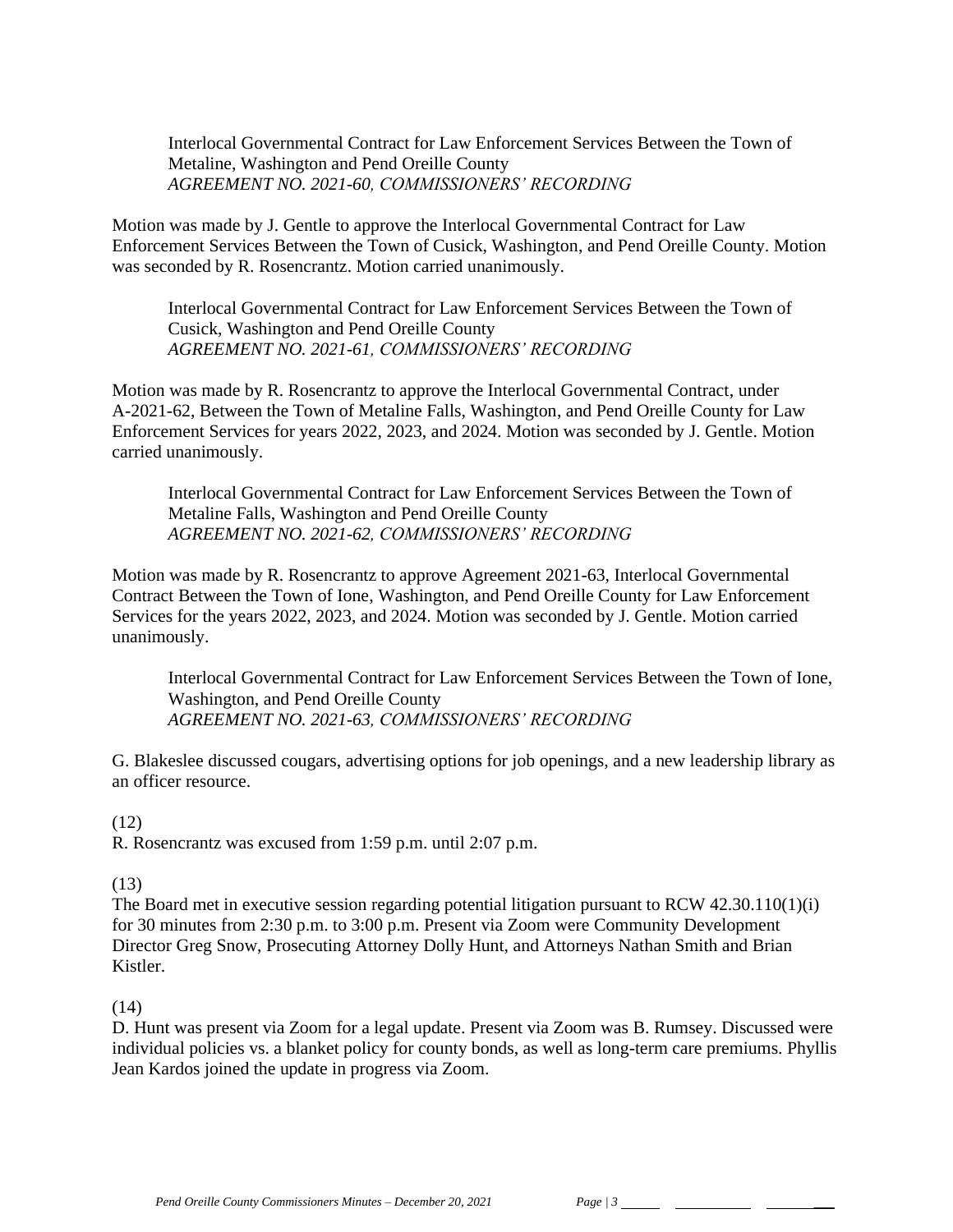### $(15)$

The Board reviewed the proposed public defender contracts. Present via Zoom was B. Rumsey. Joining the meeting in progress via Zoom was N. Smith.

## (16)

Colville National Forest District Ranger Carin Vadala was present via Zoom for a Forest Service update. Present via Zoom were N. Smith and B. Rumsey. An update was provided on the Trail Project. S. Scauflaire joined the update in progress via Zoom. Also discussed were snow plowing and creation of snowshoe trails.

## (17)

Public Comment –B. Rumsey and N. Smith were present but did not provide comment.

(18) Meeting continued to December 21.

### December 21, 2021

B. Smiley convened the meeting of the Elected Officials and Department Heads at 9:00 a.m. Present were J. Gentle, R. Rosencrantz, C. Zieske, Auditor Marianne Nichols, Treasurer Nicole Dice, Public Works Director Mary Jensen, Commissioner Programs/HR Assistant Christine Rahoun, T. Sirevog, G. Blakeslee, and present via Zoom were County Clerk Tammie Ownbey, G. Snow, Bob Eugene, and N. Smith. B. Smiley recognized G. Blakeslee for completing the prestigious FBI-LEEDA (Law Enforcement Executive Development Association) leadership training series. Mary Jensen provided information about elected officials bonds and county snow plowing procedures. ITS Director Shane Flowers and D. Sears joined the meeting in progress via Zoom. A roundtable discussion was held.

#### (19)

Public Hearing-2021 Budget Supplemental Appropriations. Present were M. Nichols, Financial Manager Jill Shacklett, Fleet Accountant Teresa Deal, and via Zoom were N. Dice, and D. Sears. The hearing was opened, and the notice was read. M. Nichols and J. Shacklett presented the 2021 supplemental appropriations budget. No comments were received. The hearing was closed.

#### (20)

The Board reviewed the 2022 budget and 2021 budget supplemental appropriations. Present were M. Nichols and J. Shacklett, and via Zoom were N. Dice and D. Sears.

Motion was made by R. Rosencrantz to adopt the Final Budget for the Year 2022, under POC resolution, R-2021-129. Motion was seconded by J. Gentle. Motion carried unanimously.

Final Budget for the Year 2022 *RESOLUTION NO. 2021-129, COMMISSIONERS' RECORDING* 

Motion was made by J. Gentle to approve the Supplemental Appropriations To Specific 2021 County Department and Funds Budgets, under resolution R-2021-130. Motion was seconded by R. Rosencrantz. Motion carried unanimously.

Supplemental Appropriations To Specific 2021 County Department and Funds Budgets *RESOLUTION NO. 2021-130, COMMISSIONERS' RECORDING*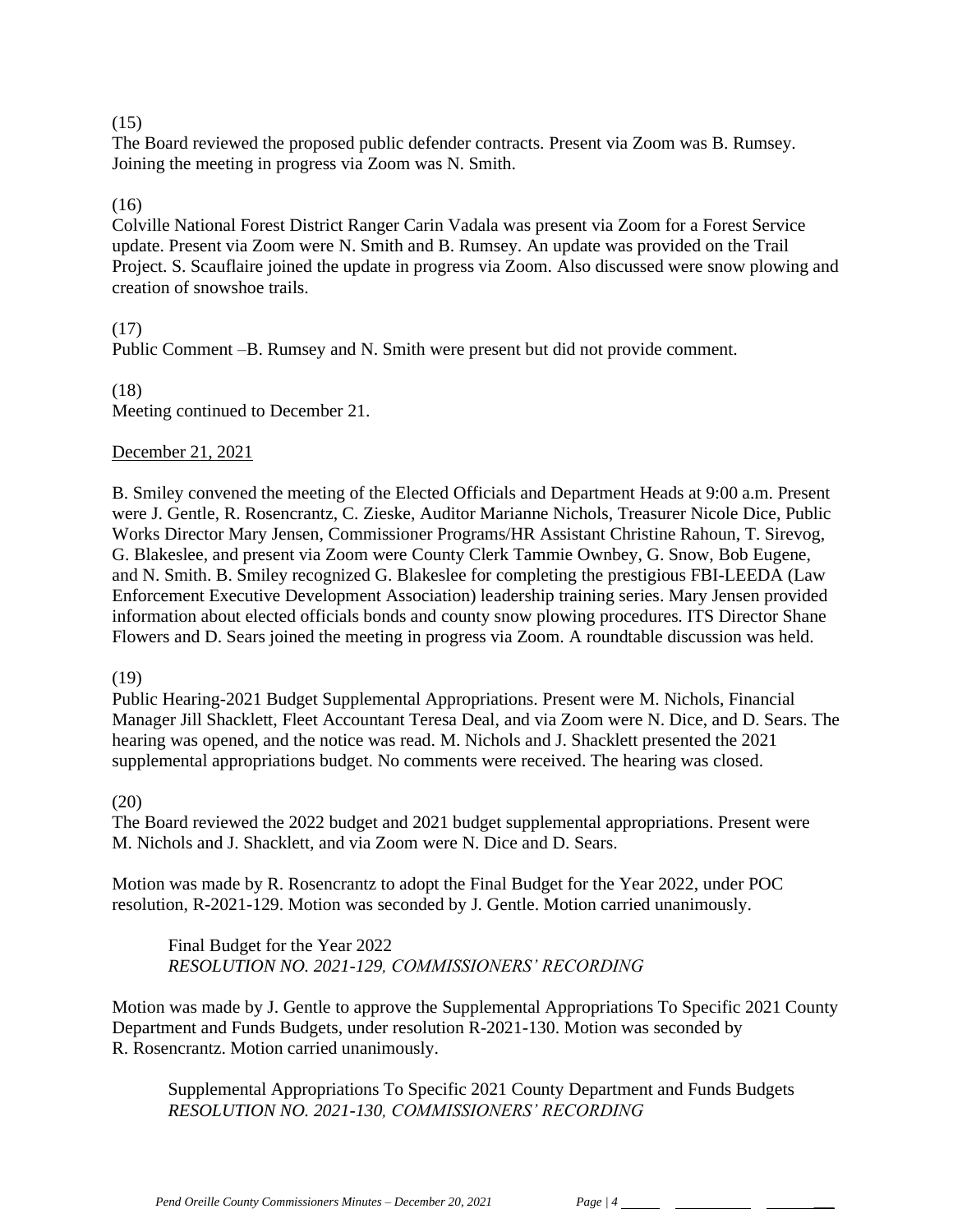### (21)

Public Works Director Mary Jensen was present for an update. Also in attendance were Assistant County Engineer George Luft, and present via Zoom was D. Sears. M. Jensen requested approval of the Road Superintendent position. T. Sirevog joined the meeting, at the Board's request, and stated union approval hasn't been received for the position yet. The Board requested union response before their January 4 meeting. T. Sirevog left the update. M. Jensen asked for approval of the Transportation Technical Specialist position. The Board is waiting for union approval of that job description, so it will be acted on later.

M. Jensen and G. Luft discussed the Smackout Pass Bridge replacement. S. Scauflaire and P. Kardos joined the update in progress via Zoom. Motion was made by J. Gentle to approve the Call for Bids for CRP 843-Smackout Pass Bridge Replacement and the coversheet of the project plans and grant permission to publish the Call for Bids in The Newport Miner. Motion was seconded by R. Rosencrantz. Motion carried unanimously.

Signature Of The Board Of County Commissioners For The Smackout Pass Bridge Replacement Project Plans And The Call For Bids *RESOLUTION NO. 2021-131, COMMISSIONERS' RECORDING* 

## (22)

Forester Ryder Bricker was present for the 2022 Logging Plan. Also present were M. Jensen, G. Luft, and via Zoom was D. Sears, S. Scauflaire, and P. Kardos. A presentation was given on the county's logging plan. Motion was made by J. Gentle to approve the Goat Launch and Sweet Creek delivered log sale, forest thinning of 316.2 acres, Rustler's Gulch and County Park delivered log sale. Motion was seconded by R. Rosencrantz. Motion carried unanimously.

## (23)

Public Hearing-2022-2027 Six-Year Transportation Improvement Program (STIP) and the 2022 Construction Program. Present were M. Jensen and via Zoom were D. Sears, S. Scauflaire, and P. Kardos. The hearing was opened, and the notice was read.

M. Jensen reviewed the legal requirements of adopting the STIP and identifying projects for the annual construction program. She reviewed the 2022 Annual Construction Program and 2021 Bridge Report. B. Rumsey joined the hearing in progress via Zoom. M. Jensen detailed each of the following STIP project groups: Bridges and Structures, Pavement Preservation and Rehabilitation, Traffic Safety, New Construction/ Reconstruction/3R, Drainage and Habitat, and Trails/Paths, including expenditures and revenue sources. Public comments were requested. S. Scauflaire asked clarifying questions. No other comments were received. The hearing was closed.

## (24)

Motion was made by R. Rosencrantz to adopt the 2022 through 2027 Six Year Transportation Improvement Plan and the 2022 Annual Construction Program. Motion was seconded by J. Gentle. Motion carried unanimously.

Approving And Adopting 2022-2027 Six Year Transportation Improvement Program And Annual Construction Program For 2022 *RESOLUTION NO. 2021-132, COMMISSIONERS' RECORDING*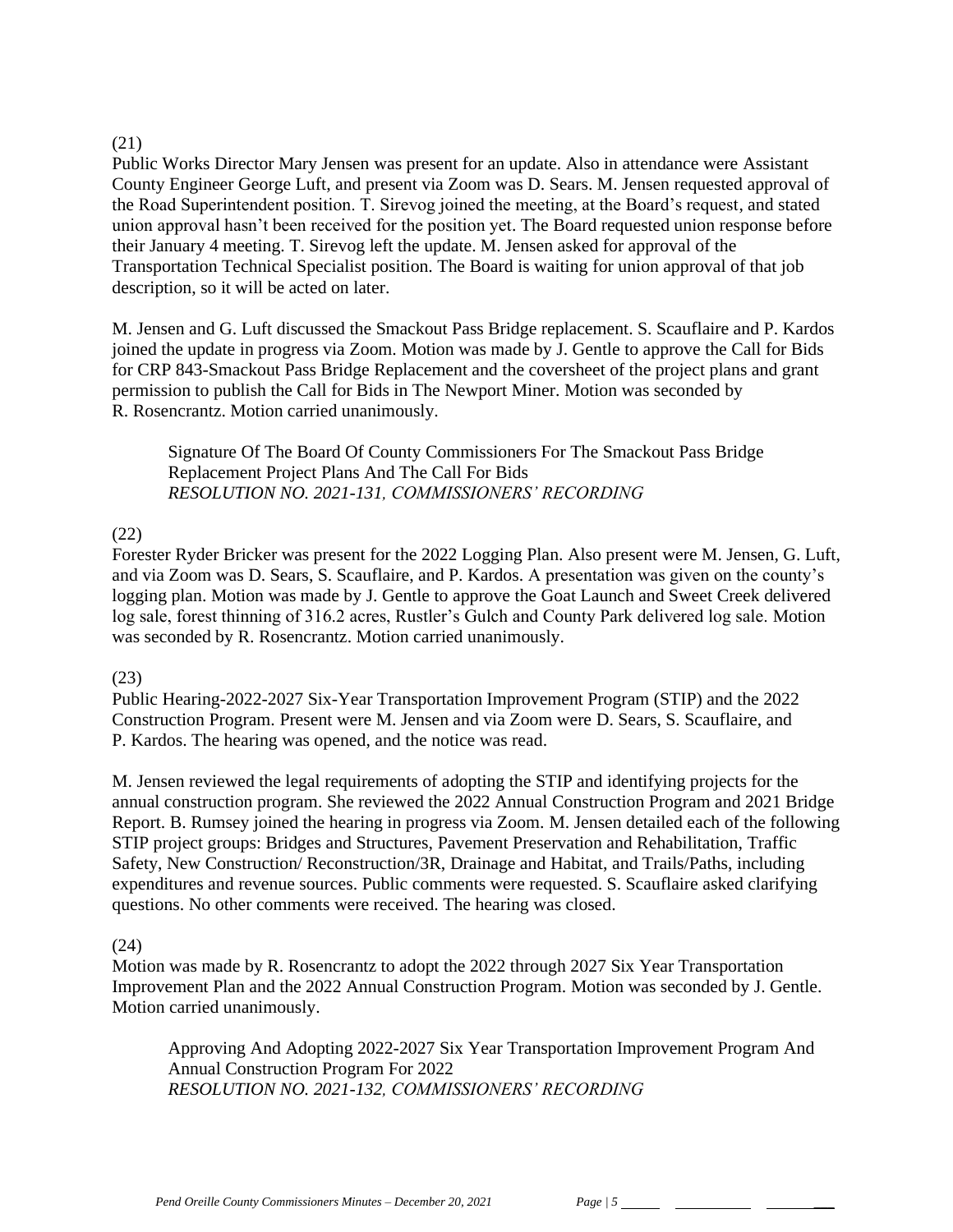(25)

M. Jensen remained for the adoption of the county road project resolutions. Present via Zoom were D. Sears and P. Kardos.

a) Motion was made by J. Gentle to approve the Road Department's request to sign the Project Prospectus and Local Agency Agreement for the Ione and Usk Bridges Bundled Rehabilitation Project. Motion was seconded by R. Rosencrantz. Motion carried unanimously.

Approving The Local Agency Agreement And Project Prospectus For The Ione And Usk Bridges Bundled Rehabilitation Project *RESOLUTION NO. 2021-133, COMMISSIONERS' RECORDING* 

b) Motion was made by R. Rosencrantz to adopt resolution, R-2021-134, approving the assignment of County Road Project Number 845 to the Ione and Usk Bridges Bundled Rehabilitation Project and the appropriation for the project. Motion was seconded by J. Gentle. Motion carried unanimously.

County Road Project 845 Ione And Usk Bridges Bundled Rehabilitation Project *RESOLUTION NO. 2021-134, COMMISSIONERS' RECORDING* 

c) Motion was made by J. Gentle to adopt resolution number 2021-135 approving the assignment of County Road Project Number 846 to North County Guardrail Installation Project and the appropriation for the project. Motion was seconded by R. Rosencrantz. Motion carried unanimously.

County Road Project 846 North County Guardrail Installation Project *RESOLUTION NO. 2021-135, COMMISSIONERS' RECORDING* 

d) Motion was made by R. Rosencrantz to adopt resolution 2021-136 approving the assignment of County Road Project Number 847 to the Leclerc Rd North MP 29.2 to 32.2 Project and the appropriation for the project. Motion was seconded by J. Gentle. Motion carried unanimously.

County Road Project 847 Leclerc Rd North MP 29.2 To 32.2 Project *RESOLUTION NO. 2021-136, COMMISSIONERS' RECORDING* 

## $(26)$

The Board recessed for lunch at 12:10 p.m.

## (27)

M. Nichols and Elections Supervisor Liz Krizenesky were present for the adoption of establishing boundaries of commissioner districts of Pend Oreille County ordinance. Present in person were Bill Deilke and Gerald Pelland, and via Zoom were Pend Oreille Valley Railroad Manager Kelly Driver, B. Eugene, P. Kardos, and S. Scauflaire. M. Nichols reviewed the proposed commissioner districts as presented at the public hearing on December 14, 2021. She noted that there are no changes to District 3, but only boundaries for District 1 and District 2 will change.

Motion was made by R. Rosencrantz to adopt ordinance O-2021-02 Repealing Ordinance No. 2012-1 And Establishing The Updated Boundaries Of The Commissioner Districts Of Pend Oreille County, Washington As Required By Law. Motion was seconded by J. Gentle. The ordinance was read by C. Zieske. Motion carried unanimously.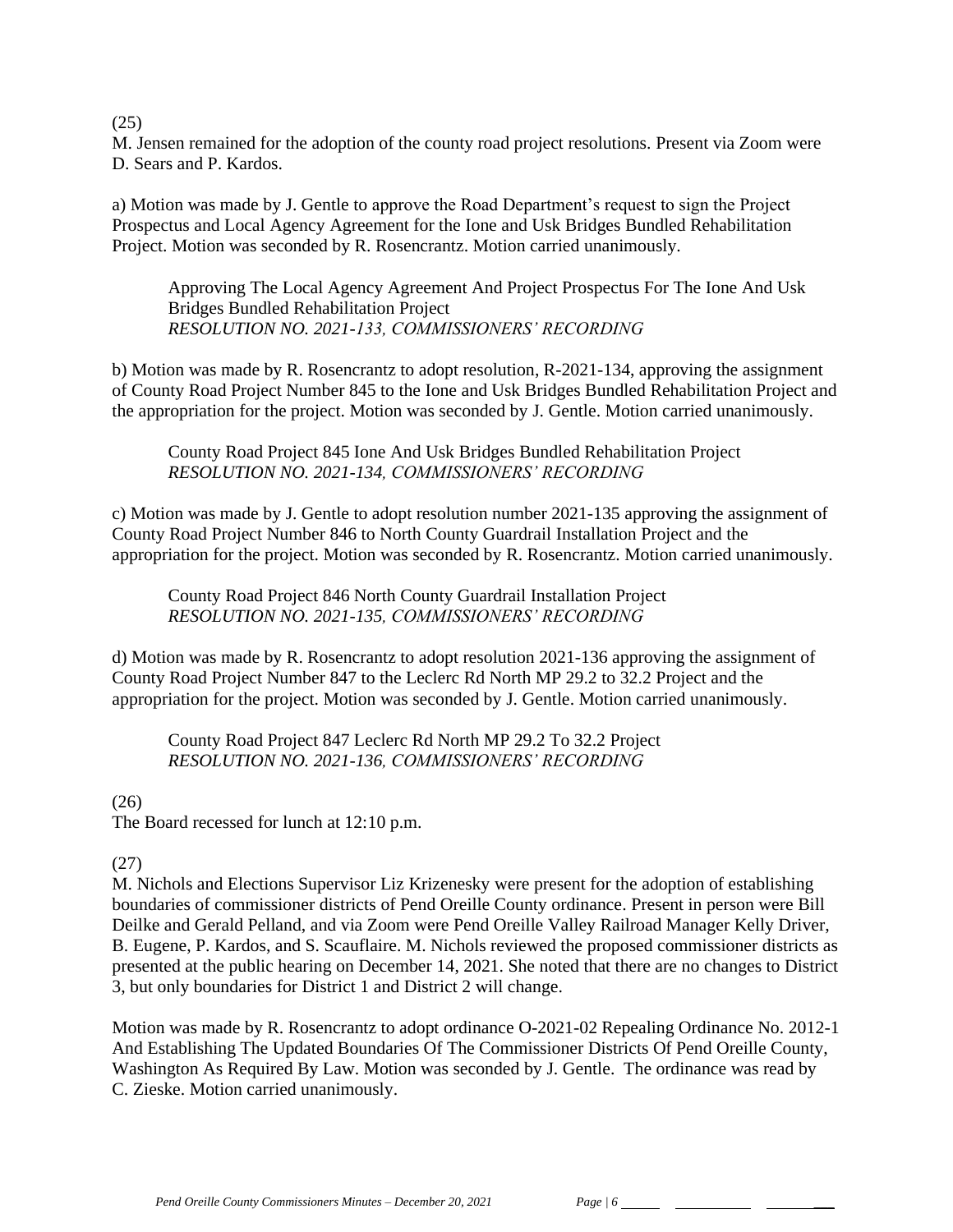An Ordinance Repealing Ordinance No. 2012-1 And Establishing The Updated Boundaries Of The Commissioner Districts Of Pend Oreille County, Washington As Required By Law *ORDINANCE NO. 2021-02, COMMISSIONERS' RECORDING* 

The Board discussed the Precinct Committee Officer (PCO) precinct maps and reviewed public comments received about the issue, including the proposal of increasing the number of PCO's to 30. N. Dice joined the meeting in progress via Zoom.

(28)

R. Rosencrantz was excused from 1:56 p.m. to 2:01 p.m.

## (29)

R. Rosencrantz reported from Newport City Council's meeting.

## (30)

R. Rosencrantz was excused for the remainder of the day at 2:58 p.m., to attend a Washington Counties Insurance Fund (WCIF) Board virtual meeting

## (31)

Motion was made by J. Gentle to approve a 3% increase, granted in the 2022 budget, to nonrepresented employees, effective January 1, 2022. Motion was seconded by B. Smiley Motion carried unanimously.

Motion was made by J. Gentle to approve a 4% increase, granted in the 2022 budget, to J. Shacklett and S. Flowers, effective January 1, 2022. Motion was seconded by B. Smiley. Motion carried unanimously.

# (32)

Correspondence Received:

- 12.15 Martin Hall-12.16.21 Agenda & 11.18.21 Minutes
- 12.16 N. Dice-cc: Letter to Pend Oreille County Cemetery District 2 re: Dissolution of Pend Oreille Cemetery District No. 2
- 12.17 POC EDC-12.15.21 Minutes
- 12.18 NETCHD-Letter re: Reappointments for 2022
- 12.19 W. Deilke-(hand delivered at  $12/21/21$  meeting)-Handouts re:  $7<sup>th</sup>$  Legislative Redistricting **Structure**

(33)

As of this date, the Board approved vouchers for payment as listed and made available by the Auditor's Office. The following vouchers/warrants/electronic payments are approved for payment:

|                             | Salary and Claim |  |  |
|-----------------------------|------------------|--|--|
| <b>Current Expense</b>      | \$124,130.39     |  |  |
| Arts, Tourism, & Recreation | 4,055.39<br>S    |  |  |
| <b>Counseling Services</b>  | 986.52<br>\$     |  |  |
| Fair                        | \$<br>500.00     |  |  |
| Law Library                 | \$<br>268.13     |  |  |
| Park                        | 1,137.41<br>\$   |  |  |
| Road                        | 220.74<br>S      |  |  |
|                             |                  |  |  |